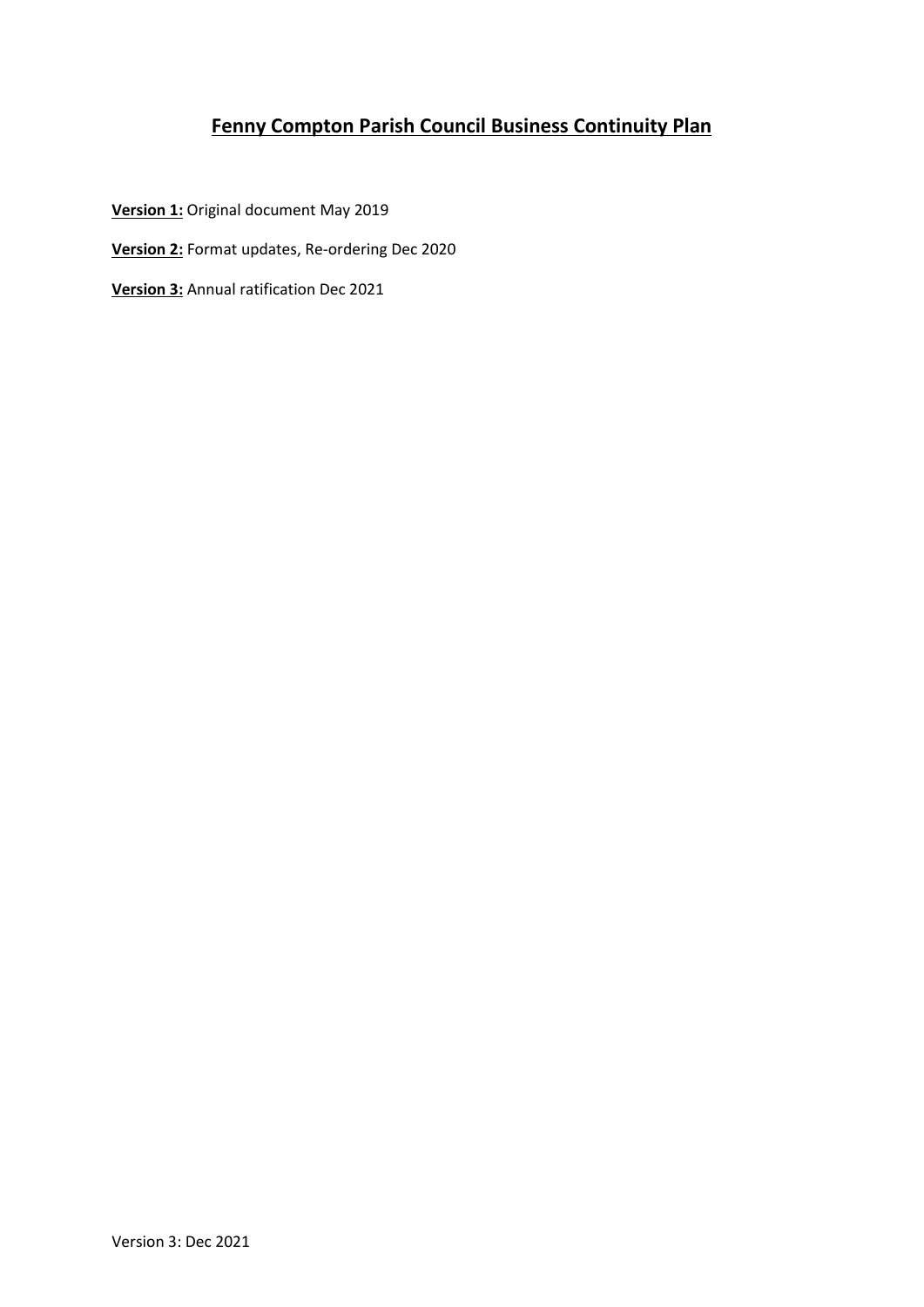## **Fenny Compton Parish Council Business Continuity Plan**

**Issue 1:** Clerk becomes temporarily (1-3 months) unavailable

The following actions need to be taken to deal with the list of activities detailed below:

- Chair convenes a special meeting of the Parish Council
- Chair contacts WALC to seek temporary cover for the clerk
- Parish Council agree the temporary reallocation of the Clerks duties and responsibilities
- All key contacts and service providers to be notified of temporary arrangements
- Any necessary authorisations (i.e. dealing with bank accounts) to be put in place

**Issue 2:** Clerk becomes permanently unavailable at short notice

The following actions need to be taken to deal with the list of activities detailed below:

- All activities listed under Issue 1 to be carried out under the leadership of the Chair
- Advertise immediately for a replacement clerk

**Issue 3:** Chair becomes temporarily (1-3 months) unavailable

The following actions need to be taken:

- The Vice Chair assumes the responsibilities of the chair by resolution
- Clerk informs any necessary contacts, service providers and members of the public of the temporary arrangements
- Clerk provides Vice Chair with necessary information etc. to carry out the duties

**Issue 4:** Chair becomes permanently unavailable at short notice

The following actions need to be taken:

- A new Chair is elected at the next scheduled Parish Council meeting
- Vice Chair carries out any short term duties required
- Following appointment of new Chair, clerk notifies all appropriate contacts, service providers and members of the public
- Clerk initiates advertisement for replacement Parish Councillor

**Issue 5:** Village Hall is unavailable

 Identify alternative location(s) which is/are accessible to the public, and gain owner's permission for use